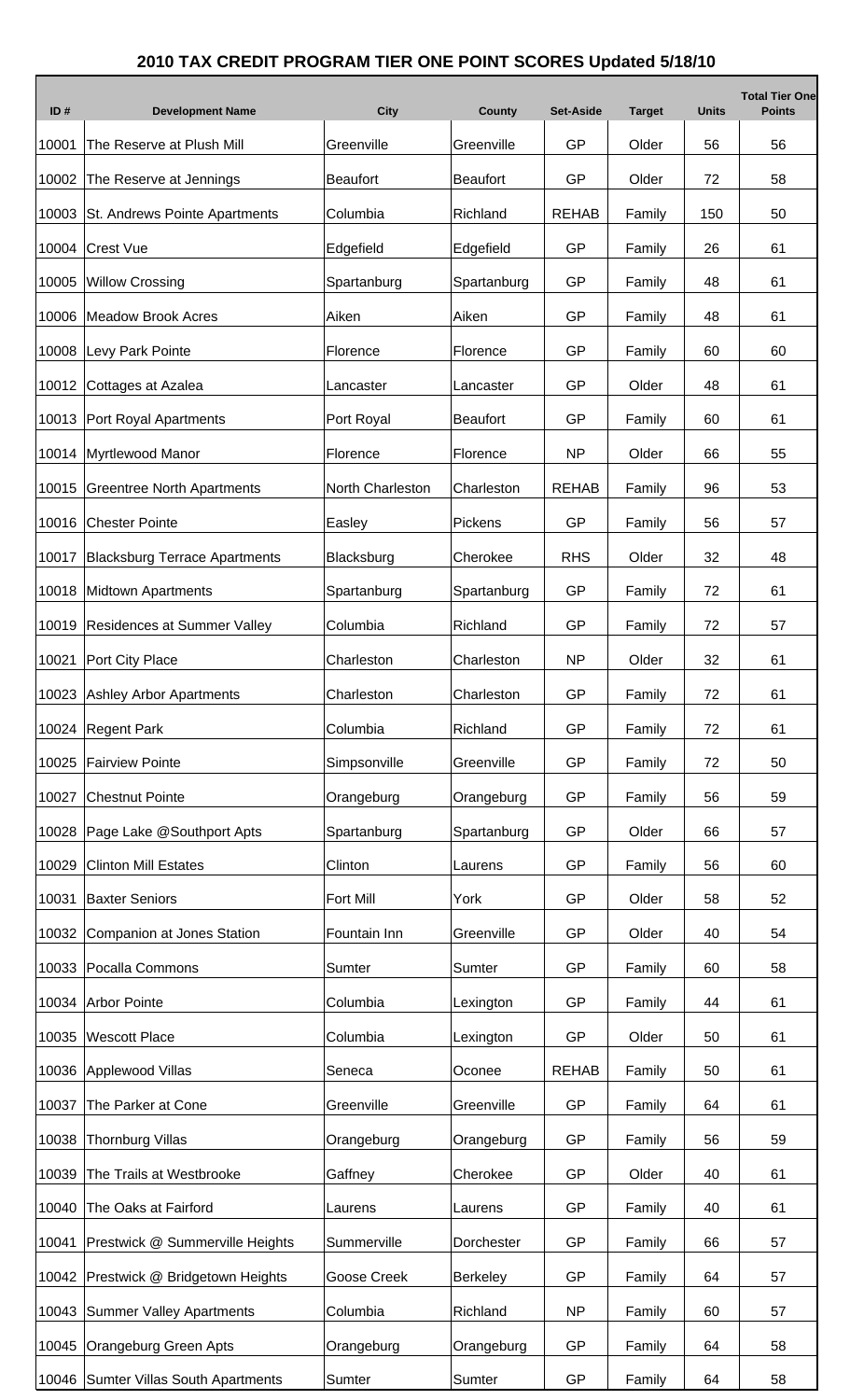## **2010 TAX CREDIT PROGRAM TIER ONE POINT SCORES Updated 5/18/10**

Г

| ID#   | <b>Development Name</b>                         | <b>City</b>      | <b>County</b>   | <b>Set-Aside</b> | <b>Target</b> | <b>Units</b> | <b>Total Tier One</b><br><b>Points</b> |
|-------|-------------------------------------------------|------------------|-----------------|------------------|---------------|--------------|----------------------------------------|
| 10047 | <b>Maple Crossing</b>                           | Dillon           | Dillon          | GP               | Family        | 48           | 54                                     |
| 10048 | Mossy Oaks Village                              | <b>Beaufort</b>  | <b>Beaufort</b> | GP               | Family        | 96           | 59                                     |
| 10049 | Oak Hollow                                      | Summerville      | Charleston      | GP               | Family        | 44           | 61                                     |
| 10051 | <b>Henderson Greene</b>                         | Florence         | Florence        | GP               | Older         | 36           | 61                                     |
| 10052 | The Village @ Brightwater Apts                  | <b>Bluffton</b>  | <b>Beaufort</b> | GP               | Family        | 68           | 56                                     |
| 10053 | The Pines at Hampton Lake                       | <b>Bluffton</b>  | <b>Beaufort</b> | GP               | Older         | 48           | 56                                     |
| 10054 | May River Village Apartments                    | <b>Bluffton</b>  | <b>Beaufort</b> | GP               | Family        | 68           | 61                                     |
| 10055 | <b>Hunter Pointe Apartments</b>                 | York             | York            | GP               | Family        | 56           | 54                                     |
| 10056 | Southpointe Apartments                          | Rock Hill        | York            | GP               | Family        | 48           | 54                                     |
| 10057 | <b>Brittany Manor Apartments</b>                | Union            | Union           | <b>REHAB</b>     | Older         | 78           | 52                                     |
| 10058 | <b>Bay Pointe II</b>                            | Myrtle Beach     | Horry           | GP               | Family        | 56           | 61                                     |
| 10059 | <b>Legacy Apartments</b>                        | Conway           | Horry           | <b>NP</b>        | Family        | 90           | 57                                     |
| 10060 | Villas at Avalon                                | Greenville       | Greenville      | GP               | Older         | 48           | 61                                     |
| 10061 | <b>Rock Pointe</b>                              | Rock Hill        | York            | GP               | Family        | 48           | 61                                     |
| 10063 | <b>Madison Station II</b>                       | Columbia         | Richland        | GP               | Family        | 48           | 61                                     |
| 10064 | <b>Windsor Hill</b>                             | North Charleston | Charleston      | GP               | Family        | 56           | 58                                     |
|       | 10065 Pond View Apartments                      | Beaufort         | <b>Beaufort</b> | GP               | Older         | 28           | 61                                     |
| 10066 | <b>Shore View Terrace</b>                       | Conestee         | Greenville      | GP               | Family        | 72           | 59                                     |
| 10067 | <b>Conestee Mill</b>                            | Conestee         | Greenville      | GP               | Older         | 68           | 61                                     |
| 10068 | The Retreat @ Coosaw Creek                      | North Charleston | Dorchester      | GP               | Older         | 70           | 58                                     |
| 10069 | The Retreat @ Peter Hollis                      | Greenville       | Greenville      | GP               | Older         | 54           | 58                                     |
| 10070 | The Villages @Horse Creek-<br><b>Townhouses</b> | Gloverville      | Aiken           | <b>NP</b>        | Family        | 28           | 55                                     |
| 10071 | Wintergate Terrace                              | Mauldin          | Greenville      | <b>NP</b>        | Family        | 26           | 54                                     |
| 10072 | <b>McGowan Commons</b>                          | Florence         | Florence        | <b>NP</b>        | Family        | 36           | 59                                     |
| 10073 | Fountain Arms Apartments                        | Fountain Inn     | Greenville      | <b>RHS</b>       | Family        | 50           | 56                                     |
| 10074 | <b>Rivers Pointe Apartments</b>                 | Conway           | Horry           | GP               | Family        | 72           | 58                                     |
| 10075 | <b>Spring Ridge Apartments</b>                  | Rock Hill        | York            | GP               | Family        | 60           | 58                                     |
| 10076 | <b>Ashley Pointe Apartments</b>                 | Columbia         | Richland        | GP               | Family        | 72           | 58                                     |
| 10007 | Victoria Gardens                                | Conway           | Horry           | GP               | Older         | 64           | disqualified                           |
| 10009 | <b>Sunset Senior Residence</b>                  | West Columbia    | Lexington       | GP               | Older         | 45           | disqualified                           |
| 10011 | The Villas @ St. Andrews                        | Columbia         | Lexington       | GP               | Older         | 45           | disqualified                           |
| 10020 | Residences at Powdersville                      | Powdersville     | Anderson        | GP               | Family        | 72           | disqualified                           |
|       | 10022 Whitley Park                              | Columbia         | Richland        | GP               | Older         | 72           | disqualified                           |
| 10026 | The Lofts at Nine                               | North Charleston | Charleston      | GP               | Family        | 59           | disqualified                           |
|       | 10030 Bent Tree Estates                         | Hartsville       | Darlington      | GP               | Family        | 56           | disqualified                           |
| 10044 | Palm Crest                                      | Columbia         | Richland        | GP               | Family        | 48           | disqualified                           |
| 10050 | Carolina Crossing                               | Charleston       | Charleston      | GP               | Older         | 50           | disqualified                           |